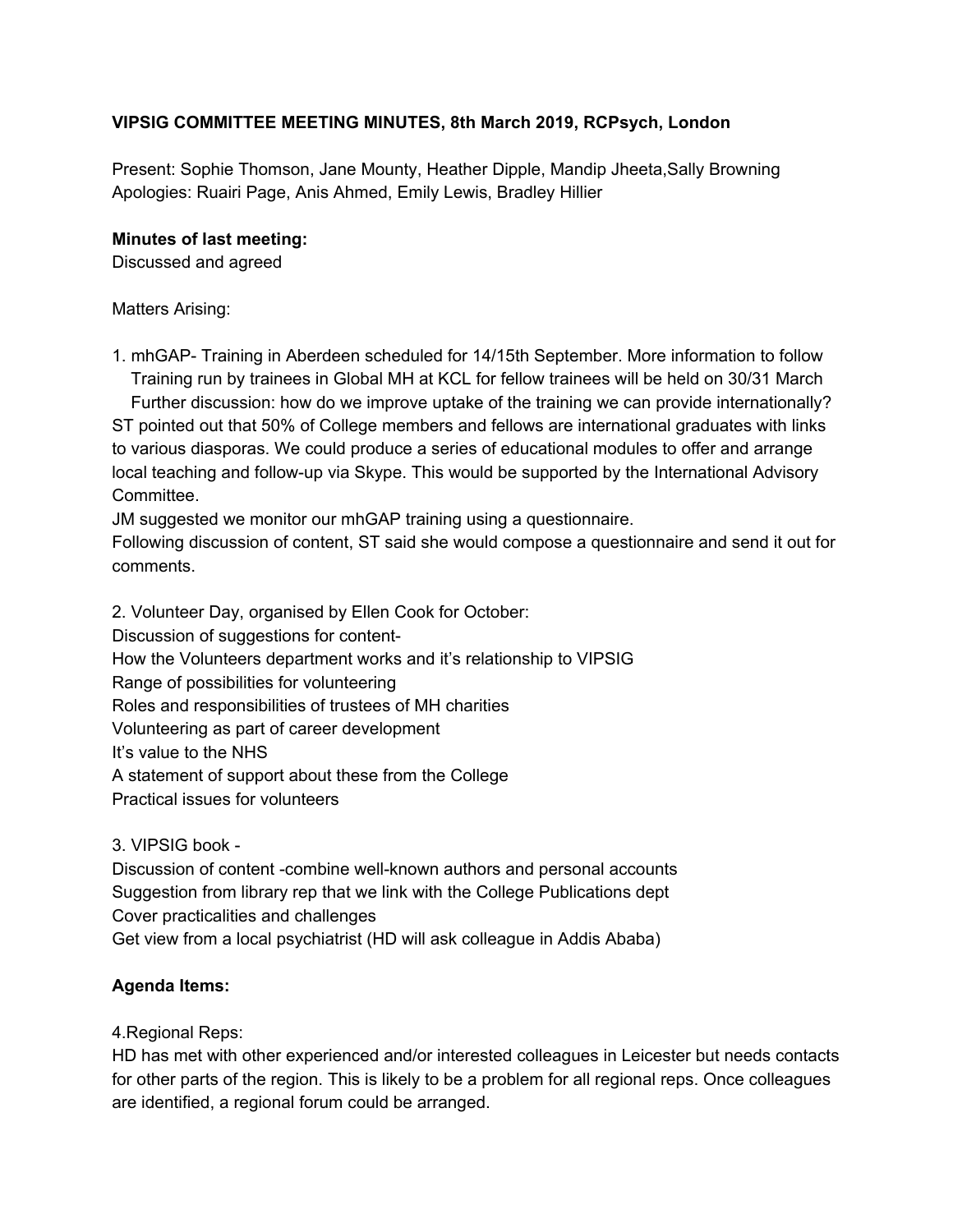The College meeting might be an opportunity for reps to get together with each other and with interested colleagues who can be linked to their regional rep.

5. Project Updates:

Anis is waiting to hear more about the Bangladesh project.

Peter H continues a range of activities

mhGAP feedback from Myanmar is being reviewed by ST. Role play demonstrations and participation seen as particularly useful.

Uganda: Ellen is refining the request

Guatemala: no further news. JM will suggest they contact Ellen Cook.

mhGAP has been relaunched as a national strategy in Ethiopia. (HD). This led to discussion of being aware of national strategies and being helpful in mediating between vision and delivery,

6. Updates from Chair

The College President will attend the next meeting

7. Planned Events:

PFA/HIG day. Room booked for 13th September. Limit of 50 places. College members only or multi-disciplinary? If open, likely to get 5-10% non-members. If so, dont need to restrict. ST and PH will lead but need volunteers for small groups and role plays. Need someone with experience in humanitarian settings -HD will ask a colleague.

JM and MJ will draft a flyer.

Charges: £60 standard, £30 trainees/retired, free for students- but booking essential. (Previous problems when people turned up on the day and meeting was oversubscribed.

8. Library:

Fiona Watson attended as library rep and told us about facilities - these will go into next mailshot from ST.

Suggested contacting Publishing Team about VIPSIG book - invite to next meeting.

9. Next meeting:

College President attending. Aim to discuss benefits for training, statement of support from College, support for SIG. VIPSIG book to be on agenda

ST and RP will set agenda

10. Website:

Send items for Resources page

Produce videos of senior psychiatrists in other countries promoting local mental health awareness in their own languages.